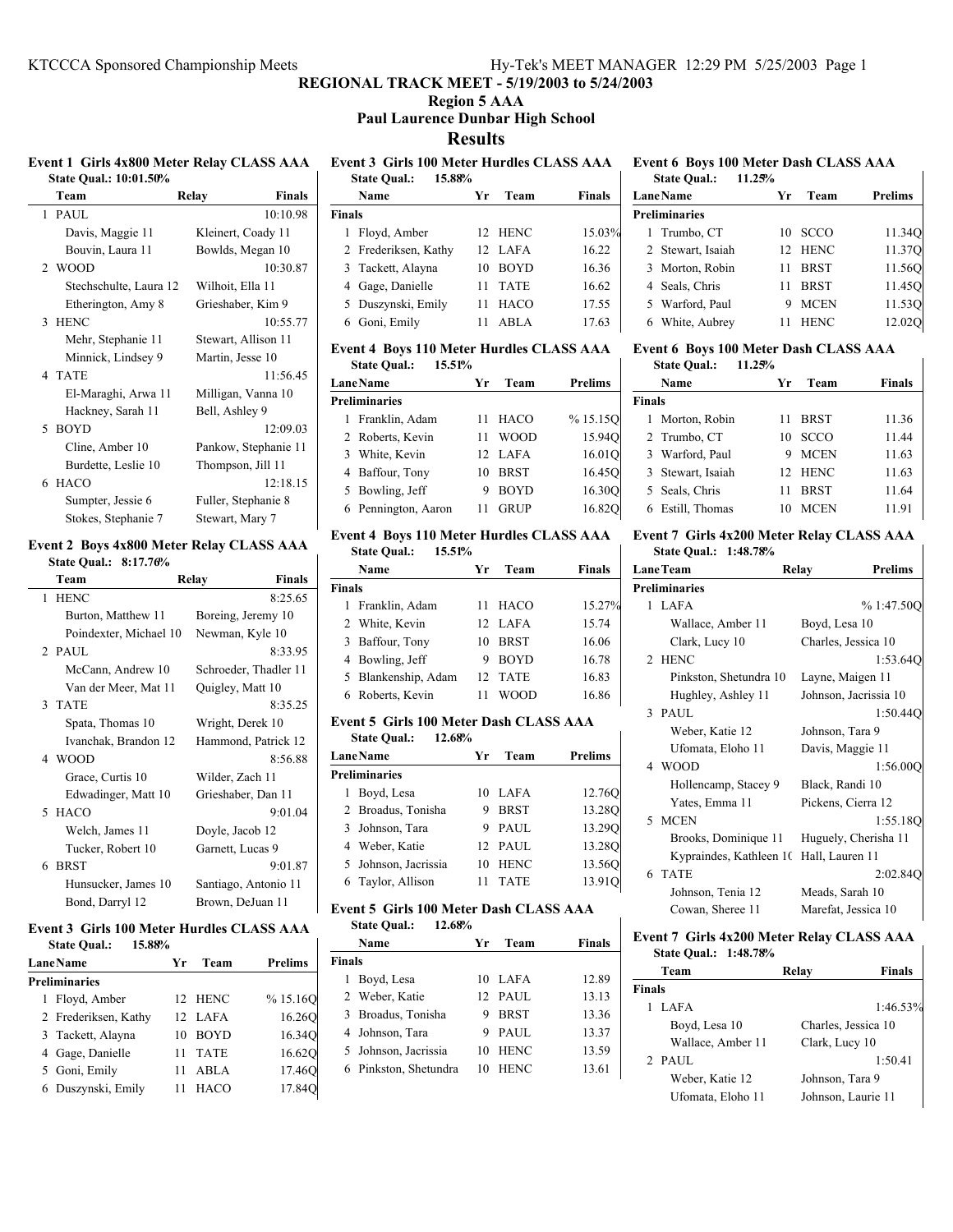# **Region 5 AAA**

#### **Paul Laurence Dunbar High School Results**

| Finals  (Event 7 Girls 4x200 Meter Relay CLASS |                                         |                       |  |
|------------------------------------------------|-----------------------------------------|-----------------------|--|
|                                                | 3 HENC                                  | 1:52.60               |  |
|                                                | Pinkston, Shetundra 10                  | Layne, Maigen 11      |  |
|                                                | Hughley, Ashley 11                      | Johnson, Jacrissia 10 |  |
|                                                | 4 MCEN                                  | 1:54.53               |  |
|                                                | Brooks, Dominique 11                    | Huguely, Cherisha 11  |  |
|                                                | Kypraindes, Kathleen 10 Hall, Lauren 11 |                       |  |
|                                                | 5 WOOD                                  | 1:55.22               |  |
|                                                | Hollencamp, Stacey 9                    | Black, Randi 10       |  |
|                                                | Yates, Emma 11                          | Pickens, Cierra 12    |  |
|                                                | 6 ABLA                                  | 1:57.19               |  |
|                                                | Goni, Emily 11                          | Eze, Chisom 11        |  |
|                                                | Robertson, Ally 12                      | Little, Brittany 10   |  |
|                                                |                                         |                       |  |

# **Event 8 Boys 4x200 Meter Relay CLASS AAA**

**State Qual.: 1:31.73% LaneTeam Relay Prelims**

|   | Preliminaries         |                     |
|---|-----------------------|---------------------|
| 1 | <b>BRST</b>           | 1:36.29             |
|   | Morton, Robin 11      | Morton, Stephen 9   |
|   | Seals, Chris 11       | Andrew, Sedrick 12  |
|   | 2 HACO                | 1:36.390            |
|   | Muntz, Scott 11       | Perkins, Brandon 12 |
|   | Whitaker, Zack 12     | Franklin, Adam 11   |
|   | 3 HENC                | 1:36.77C            |
|   | Newman, Kyle 10       | Heien, Clayton 10   |
|   | Parks, Jeremy 10      | Stewart, Isaiah 12  |
|   | 4 ABLA                | 1:37.370            |
|   | Baldridge, Tyler 11   | Strother, Michael 0 |
|   | Canty, Justin 10      | Frame, Dylan 11     |
|   | 5 PAUL                | 1:37.290            |
|   | Anderson, Jermaine 12 | Mason, Aaron 12     |
|   | Haddix, John 10       | Webb, Markell 11    |
|   | 6 WOOD                | 1:38.310            |
|   | Sobolewski, Eric 12   | Lang, Tyshaun 10    |
|   | Lewis, Jake 10        | Woolfork, Mike 12   |

#### **Event 8 Boys 4x200 Meter Relay CLASS AAA State Qual.: 1:31.73%**

|               | Team               | Relay             | <b>Finals</b>         |
|---------------|--------------------|-------------------|-----------------------|
| <b>Finals</b> |                    |                   |                       |
| 1             | <b>BRST</b>        |                   | 1:33.04               |
|               | Morton, Robin 11   | Morton, Stephen 9 |                       |
|               | Seals, Chris 11    | Andrew, Jamaun 10 |                       |
|               | 2 HACO             |                   | 1:33.15               |
|               | Muntz, Scott 11    |                   | Perkins, Brandon 12   |
|               | Pribble, Daniel 12 | Franklin, Adam 11 |                       |
|               | 3 HENC             |                   | 1:35.45               |
|               | Heien, Clayton 10  | Newman, Kyle 10   |                       |
|               | Parks, Jeremy 10   | White, Aubrey 11  |                       |
|               | 4 PAUL             |                   | 1:35.89               |
|               | Webb, Markell 11   |                   | Anderson, Jermaine 12 |
|               | Mason, Aaron 12    | Haddix, John 10   |                       |

|    | ----------          |                     |
|----|---------------------|---------------------|
|    | 5 ABLA              | 1:37.48             |
|    | Baldridge, Tyler 11 | Strother, Michael 0 |
|    | Canty, Justin 10    | Frame, Dylan 11     |
| 6. | <b>WOOD</b>         | 1:37.84             |
|    | Lewis, Jake 10      | Lang, Tyshaun 10    |
|    | Sobolewski, Eric 12 | Woolfork, Mike 12   |

#### **Event 9 Girls 1600 Meter Run CLASS AAA State Qual.: 5:20.85%**

| Name                | Yr | Team        | <b>Finals</b> |
|---------------------|----|-------------|---------------|
| 1 Grieshaber, Kim   |    | <b>WOOD</b> | 5:17.87%      |
| 2 Davis, Colleen    |    | 9 PAUL      | 5:23.13       |
| 3 Halasek, Andrea   | 10 | <b>SCCO</b> | 5:30.32       |
| 4 Mehr, Stephanie   |    | <b>HENC</b> | 5:40.72       |
| 5 Gailey, Christina |    | <b>TATE</b> | 5:46.10       |
| 6 Bowlds, Megan     |    | PAUL        | 5:47.01       |

#### **Event 10 Boys 1600 Meter Run CLASS AAA State Qual.: 4:28.02%**

| Name              |                      | Yr | Team        | <b>Finals</b> |
|-------------------|----------------------|----|-------------|---------------|
| 1 Wilder, Zach    |                      | 11 | <b>WOOD</b> | 4:28.53       |
|                   | 2 McCann, Andrew     | 10 | <b>PAUL</b> | 4:31.88       |
|                   | 3 Schroeder, Thadler | 11 | PAUL        | 4:40.74       |
|                   | 4 Hammond, Patrick   |    | 12 TATE     | 4:41.44       |
| 5 Boreing, Jeremy |                      | 10 | <b>HENC</b> | 4:51.34       |
| 6 Spata, Thomas   |                      |    | <b>TATE</b> | 4:52.58       |

## **Event 11 Girls 4x100 Meter Relay CLASS**

**State Qual.: 51.43%**

| <b>LaneTeam</b>      |                        | <b>Prelims</b><br>Relay |
|----------------------|------------------------|-------------------------|
| <b>Preliminaries</b> |                        |                         |
| 1 HENC               |                        | 52.560                  |
|                      | Pinkston, Shetundra 10 | Johnson, Jacrissia 10   |
|                      |                        | Floyd, Amber 12         |
| 2 LAFA               |                        | 53.23Q                  |
| Wallace, Amber 11    |                        | Charles, Jessica 10     |
| Logan, Janea 9       |                        | Alexander, Lori 12      |
| 3 PAUL               |                        | 53.920                  |
| Weber, Katie 12      |                        | Johnson, Tara 9         |
| Ufomata, Eloho 11    |                        | Lane, Heather 12        |
| 4 ABLA               |                        | 54.00O                  |
| Goni, Emily 11       |                        | Duley, Carra 12         |
| Robertson, Ally 12   |                        | Eze, Chisom 11          |
| 5 WOOD               |                        | 55.00O                  |
| Howard, Sarah 10     |                        | Hollencamp, Stacey 9    |
| Yates, Emma 11       |                        | Pickens, Cierra 12      |
| 6 TATE               |                        | 56.420                  |
| Johnson, Tenia 12    |                        | Futch, Lara 9           |
| Meads, Sarah 10      |                        | Taylor, Allison 11      |
|                      |                        |                         |

### **Event 11 Girls 4x100 Meter Relay CLASS State Qual.: 51.43% Team Relay Finals Finals** 1 HENC 51.68

| 51.68                   |
|-------------------------|
| Johnson, Jacrissia 10   |
| Floyd, Amber 12         |
| 51.78                   |
| Johnson, Tara 9         |
| Johnson, Laurie 11      |
| 52.17                   |
| Wallace, Amber 11       |
| Frederiksen, Kathy 12   |
| 53.43                   |
| Little, Brittany 10     |
| Eze, Chisom 11          |
| 54.83                   |
| Hollencamp, Stacey 9    |
| Pickens, Cierra 12      |
| 55.91                   |
| Kypraindes, Kathleen 10 |
| Ballew, Whitney 8       |
|                         |

#### **Event 12 Boys 4x100 Meter Relay CLASS AAA State Qual.: 44.18%**

| <b>LaneTeam</b> |                      | Relay              | <b>Prelims</b>      |
|-----------------|----------------------|--------------------|---------------------|
|                 | <b>Preliminaries</b> |                    |                     |
|                 | 1 PAUL               |                    | 44.79C              |
|                 | Haddix, John 10      | Webb, Markell 11   |                     |
|                 | Powell, Jamaal 12    | Mason, Aaron 12    |                     |
|                 | 2 BRST               |                    | 45.020              |
|                 | Seals, Chris 11      | Morton, Robin 11   |                     |
|                 | Morton, Stephen 9    |                    | Andrew, Jamaun 10   |
|                 | 3 HACO               |                    | 46.620              |
|                 | Whitaker, Zack 12    |                    | Howard, Jeremy 12   |
|                 | Perkins, Brandon 12  | Pribble, Daniel 12 |                     |
|                 | 4 HENC               |                    | 46.820              |
|                 | Heien, Clayton 10    | Hilson, Brian 12   |                     |
|                 | Parks, Jeremy 10     | Stewart, Isaiah 12 |                     |
|                 | 5 MCEN               |                    | 47.05C              |
|                 | Warford, Paul 9      | Estill, Thomas 10  |                     |
|                 | Kavanaugh, Charles 9 | Ballew, Steven 10  |                     |
|                 | 6 LAFA               |                    | 48.360              |
|                 | White, Kevin 12      | Duff, Adam 12      |                     |
|                 | Hayes, Brandon 11    |                    | Barbary, Dra'Mon 12 |

**Event 12 Boys 4x100 Meter Relay CLASS AAA State Qual.: 44.18%**

| Team              | Relay            | Finals |
|-------------------|------------------|--------|
| Finals            |                  |        |
| PAUL.<br>1.       |                  | 44.36  |
| Powell, Jamaal 12 | Mason, Aaron 12  |        |
| Haddix, John 10   | Webb, Markell 11 |        |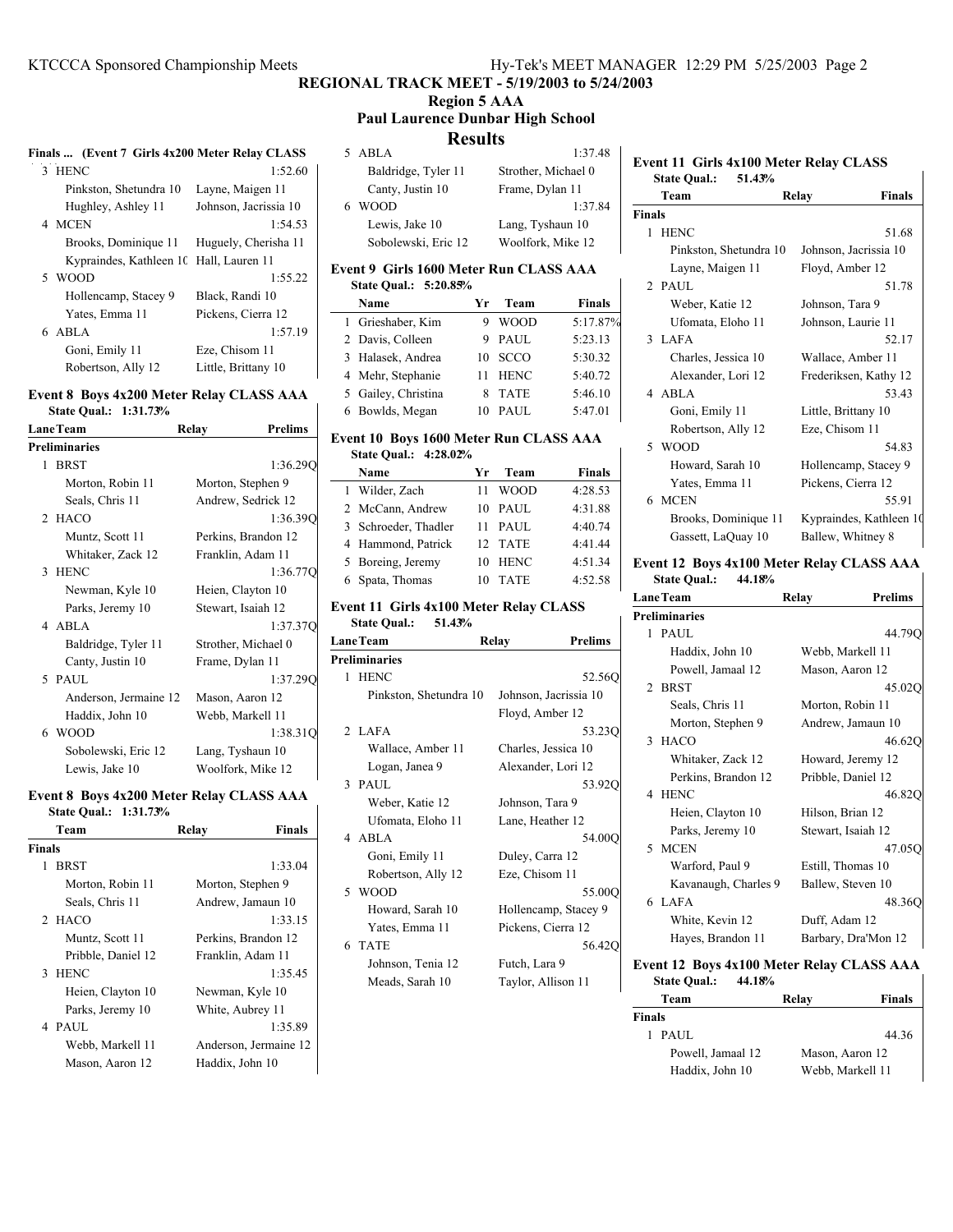#### KTCCCA Sponsored Championship Meets Hy-Tek's MEET MANAGER 12:29 PM 5/25/2003 Page 3

# **REGIONAL TRACK MEET - 5/19/2003 to 5/24/2003**

#### **Region 5 AAA Paul Laurence Dunbar High School**

**Results**

| rosuus              |    |         |       |
|---------------------|----|---------|-------|
| 2 Santiago, Antonio | 11 | BRST    | 52.27 |
| 3 Moment, Brandon   |    | 10 BRST | 53.56 |
| 4 Ivanchak, Brandon |    | 12 TATE | 53.60 |
| 5 Current, Dustin   |    | 11 SCCO | 53.80 |
| 6 Hatcher, Dan      |    | 12 LAFA | 53.93 |

#### **Event 15 Girls 300 Meter Hurdles CLASS**

| 48.95%<br><b>State Qual.:</b> |                   |         |
|-------------------------------|-------------------|---------|
| <b>LaneName</b>               | Team<br>Yr        | Prelims |
| <b>Preliminaries</b>          |                   |         |
| 1 Gage, Danielle              | <b>TATE</b><br>11 | 49.90O  |
| 2 Lane, Heather               | 12 PAUL           | 51.820  |
| 3 Wallace, Amber              | LAFA<br>11        | 50.500  |
| 4 Marefat, Jessica            | <b>TATE</b><br>10 | 53.00O  |
| 5 Goni, Emily                 | ABLA<br>11        | 53.12Q  |
| 6 Tackett, Alayna             | <b>BOYD</b><br>10 | 54.230  |

#### **Event 15 Girls 300 Meter Hurdles CLASS State Qual.: 48.95%**

|               | Name               | Vr | Team        | <b>Finals</b> |
|---------------|--------------------|----|-------------|---------------|
| <b>Finals</b> |                    |    |             |               |
|               | 1 Wallace, Amber   |    | 11 LAFA     | 47.70%        |
|               | 2 Lane, Heather    |    | 12 PAUL     | 48.30%        |
|               | 2 Gage, Danielle   | 11 | <b>TATE</b> | 48.30%        |
|               | 4 Marefat, Jessica | 10 | <b>TATE</b> | 52.01         |
|               | 5 Logan, Janea     | 9  | <b>LAFA</b> | 56.22         |
|               | 6 Arthur, Katie    | 8  | PAUL        | 57.57         |

### **Event 16 Boys 300 Meter Hurdles CLASS AAA**

| 41.25%<br><b>State Oual.:</b> |                  |         |
|-------------------------------|------------------|---------|
| <b>LaneName</b>               | Team<br>Уr       | Prelims |
| <b>Preliminaries</b>          |                  |         |
| 1 Franklin, Adam              | HACO<br>11       | %40.70O |
| 2 Blankenship, Adam           | 12 TATE          | 43.21Q  |
| 3 White, Tyler                | 11 PAUL          | 44.83O  |
| 4 White, Kevin                | 12 LAFA          | 43.94Q  |
| 5 Bowling, Jeff               | <b>BOYD</b><br>9 | 44.81Q  |
| 6 Andrew, Sedrick             | BRST<br>12.      | 46.820  |

# **Event 16 Boys 300 Meter Hurdles CLASS AAA**

|        | <b>State Qual.:</b><br>41.25% |    |             |               |
|--------|-------------------------------|----|-------------|---------------|
|        | Name                          | Уr | Team        | <b>Finals</b> |
| Finals |                               |    |             |               |
|        | 1 Franklin, Adam              |    | 11 HACO     | 40.63%        |
|        | 2 Bowling, Jeff               | 9  | <b>BOYD</b> | 42.84         |
|        | 3 White, Kevin                |    | 12 LAFA     | 43.01         |
|        | 4 White, Tyler                | 11 | PAUL        | 43.76         |
|        | 5 Ison, Taras                 | 11 | <b>TATE</b> | 44.35         |
|        | 6 Morton, Stephen             | 9  | <b>BRST</b> | 44.73         |

#### **Event 17 Girls 800 Meter Dash CLASS AAA State Qual.: 2:22.80%**

| Name              | Yr. | Team      | Finals  |
|-------------------|-----|-----------|---------|
| 1 Grieshaber, Kim |     | 9 WOOD    | 2:24.23 |
| 2 Halasek, Andrea |     | 10 SCCO   | 2:25.59 |
| 3 Kleinert, Coady |     | $11$ PAUL | 2:28.79 |

| 4 Bowlds, Katie   | 10 PAUL | 2:29.91 |
|-------------------|---------|---------|
| 5 Wilhoit, Ella   | 11 WOOD | 2:32.94 |
| 6 Mehr, Stephanie | 11 HENC | 2:37.48 |

### **Event 18 Boys 800 Meter Dash CLASS AAA**

# **State Qual.: 1:59.90%**

| Name                | Уr | Team        | Finals  |
|---------------------|----|-------------|---------|
| 1 McCann, Andrew    |    | 10 PAUL     | 2:02.1h |
| 2 Newman, Kyle      | 10 | HENC        | 2:02.8h |
| 3 Burton, Matthew   | 11 | HENC        | 2:04.3h |
| 4 Santiago, Antonio | 11 | <b>BRST</b> | 2:06.8h |
| 5 Welch, James      | 11 | HACO        | 2:12.8h |
| 6 Spata, Thomas     |    | <b>TATE</b> | 2:13.1h |

#### **Event 19 Girls 200 Meter Dash CLASS AAA State Qual.: 26.32%**

|   | <b>LaneName</b>      | Уr | Team        | <b>Prelims</b> |
|---|----------------------|----|-------------|----------------|
|   | <b>Preliminaries</b> |    |             |                |
| L | Boyd, Lesa           | 10 | LAFA        | 26.36Q         |
|   | 2 Weber, Katie       |    | 12 PAUL     | 27.03O         |
|   | 3 Clark, Lucy        | 10 | <b>LAFA</b> | 27.75O         |
|   | 4 Broadus, Tonisha   |    | <b>BRST</b> | 27.55Q         |
|   | 5 Taylor, Brittney   |    | <b>BRST</b> | 28.000         |
|   | 6 Ufomata, Eloho     |    | PAUL        | 29.60          |

# **Event 19 Girls 200 Meter Dash CLASS AAA**

| <b>State Qual.:</b> | 26.32% |  |
|---------------------|--------|--|
|---------------------|--------|--|

|               | Name                 | Vг | Team        | <b>Finals</b> |
|---------------|----------------------|----|-------------|---------------|
| <b>Finals</b> |                      |    |             |               |
| 1             | Boyd, Lesa           |    | 10 LAFA     | 25.99%        |
|               | 2 Clark, Lucy        | 10 | LAFA        | 26.41         |
|               | 3 Weber, Katie       |    | 12 PAUL     | 26.62         |
|               | 4 Broadus, Tonisha   | 9  | <b>BRST</b> | 26.88         |
|               | 5 Taylor, Brittney   |    | <b>BRST</b> | 27.51         |
|               | 6 Johnson, Jacrissia | 10 | <b>HENC</b> | 28.02         |

### **Event 20 Boys 200 Meter Dash CLASS AAA**

 $\mathbf{I}$ 

| <b>State Qual.:</b><br>22.84% |    |             |                |
|-------------------------------|----|-------------|----------------|
| <b>LaneName</b>               | Yr | Team        | <b>Prelims</b> |
| <b>Preliminaries</b>          |    |             |                |
| 1 Hilson, Brian               |    | 12 HENC     | 23.090         |
| 2 Powell, Jamaal              |    | 12 PAUL     | 23.270         |
| 3 Trumbo, CT                  | 10 | <b>SCCO</b> | 23.35Q         |
| 4 Franklin, Adam              | 11 | <b>HACO</b> | 23.53Q         |
| 5 Pribble, Daniel             |    | 12 HACO     | 23.650         |
| 6 Morton, Robin               |    | BRST        | 24.11Q         |

#### **Event 20 Boys 200 Meter Dash CLASS AAA**

**State Qual.: 22.84%**

| Name             | ٧r | Team        | <b>Finals</b> |
|------------------|----|-------------|---------------|
| <b>Finals</b>    |    |             |               |
| 1 Hilson, Brian  |    | 12 HENC     | 22.50%        |
| 2 Powell, Jamaal |    | $12$ PAUL   | 22.98         |
| 3 Trumbo, CT     |    | 10 SCCO     | 23.17         |
| 3 Morton, Robin  | 11 | <b>BRST</b> | 23.17         |
| 5 Franklin, Adam | 11 | <b>HACO</b> | 23.37         |

# **Finals ... (Event 12 Boys 4x100 Meter Relay CLASS**

| 2 HENC               | 44.76              |
|----------------------|--------------------|
| White, Aubrey 11     | Parks, Jeremy 10   |
| Heien, Clayton 10    | Stewart, Isaiah 12 |
| 3 BRST               | 44.83              |
| Seals, Chris 11      | Morton, Robin 11   |
| Morton, Stephen 9    | Andrew, Jamaun 10  |
| 4 HACO               | 45.48              |
| Whitaker, Zack 12    | Howard, Jeremy 12  |
| Perkins, Brandon 12  | Pribble, Daniel 12 |
| 5 MCEN               | 45.99              |
| Warford, Paul 9      | Estill, Thomas 10  |
| Kavanaugh, Charles 9 | Ballew, Steven 10  |
| 6 WOOD               | 47.64              |
| Edwards, Jwan 9      | Schreiner, James 9 |
| Lewis, Jake 10       | Woolfork, Mike 12  |

#### **Event 13 Girls 400 Meter Dash CLASS AAA State Qual.: 1:00.31%**

| <b>Lane Name</b> |                      | Yr | Team        | <b>Prelims</b> |
|------------------|----------------------|----|-------------|----------------|
|                  | <b>Preliminaries</b> |    |             |                |
|                  | 1 Clark, Lucy        | 10 | LAFA        | 1:01.74Q       |
|                  | 2 Hall, Lauren       | 11 | <b>MCEN</b> | 1:02.940       |
|                  | 3 Davis, Maggie      | 11 | <b>PAUL</b> | 1:03.76Q       |
|                  | 4 Gailey, Emma       |    | 12 TATE     | 1:02.29Q       |
|                  | 5 Blair, Megan       |    | <b>PAUL</b> | 1:03.35Q       |
|                  | 6 Charles, Jessica   |    | LAFA        | 1:07.510       |

#### **Event 13 Girls 400 Meter Dash CLASS AAA**

| Name                | Уr | Team        | <b>Finals</b> |
|---------------------|----|-------------|---------------|
| Finals              |    |             |               |
| 1 Clark, Lucy       | 10 | <b>LAFA</b> | 59.47%        |
| 2 Hall, Lauren      | 11 | <b>MCEN</b> | 1:02.26       |
| 3 Blair, Megan      | 11 | <b>PAUL</b> | 1:02.70       |
| 4 Gailey, Emma      |    | 12 TATE     | 1:03.32       |
| 5 Davis, Maggie     | 11 | <b>PAUL</b> | 1:03.72       |
| 6 Huguely, Cherisha |    | <b>MCEN</b> | 1:06.84       |
|                     |    |             |               |

#### **Event 14 Boys 400 Meter Dash CLASS AAA State Qual.: 51.01%**

| suur vuun<br><u>viwi</u> /v |    |             |                |
|-----------------------------|----|-------------|----------------|
| <b>Lane Name</b>            | Yr | Team        | <b>Prelims</b> |
| <b>Preliminaries</b>        |    |             |                |
| 1 Hilson, Brian             |    | 12 HENC     | % 50.81Q       |
| 2 Sobolewski, Eric          |    | 12 WOOD     | 53.600         |
| 3 Current, Dustin           | 11 | <b>SCCO</b> | 53.73Q         |
| 4 Santiago, Antonio         | 11 | <b>BRST</b> | 53.71Q         |
| 5 Hatcher, Dan              |    | 12 LAFA     | 54.21Q         |
| 6 Moment, Brandon           | 10 | <b>BRST</b> | 54.54Q         |
|                             |    |             |                |

### **Event 14 Boys 400 Meter Dash CLASS AAA**

# **State Qual.: 51.01%**

| <b>Name</b>     | Yr.<br>Team | <b>Finals</b> |
|-----------------|-------------|---------------|
| Finals          |             |               |
| 1 Hilson, Brian | 12 HENC     | 50.38%        |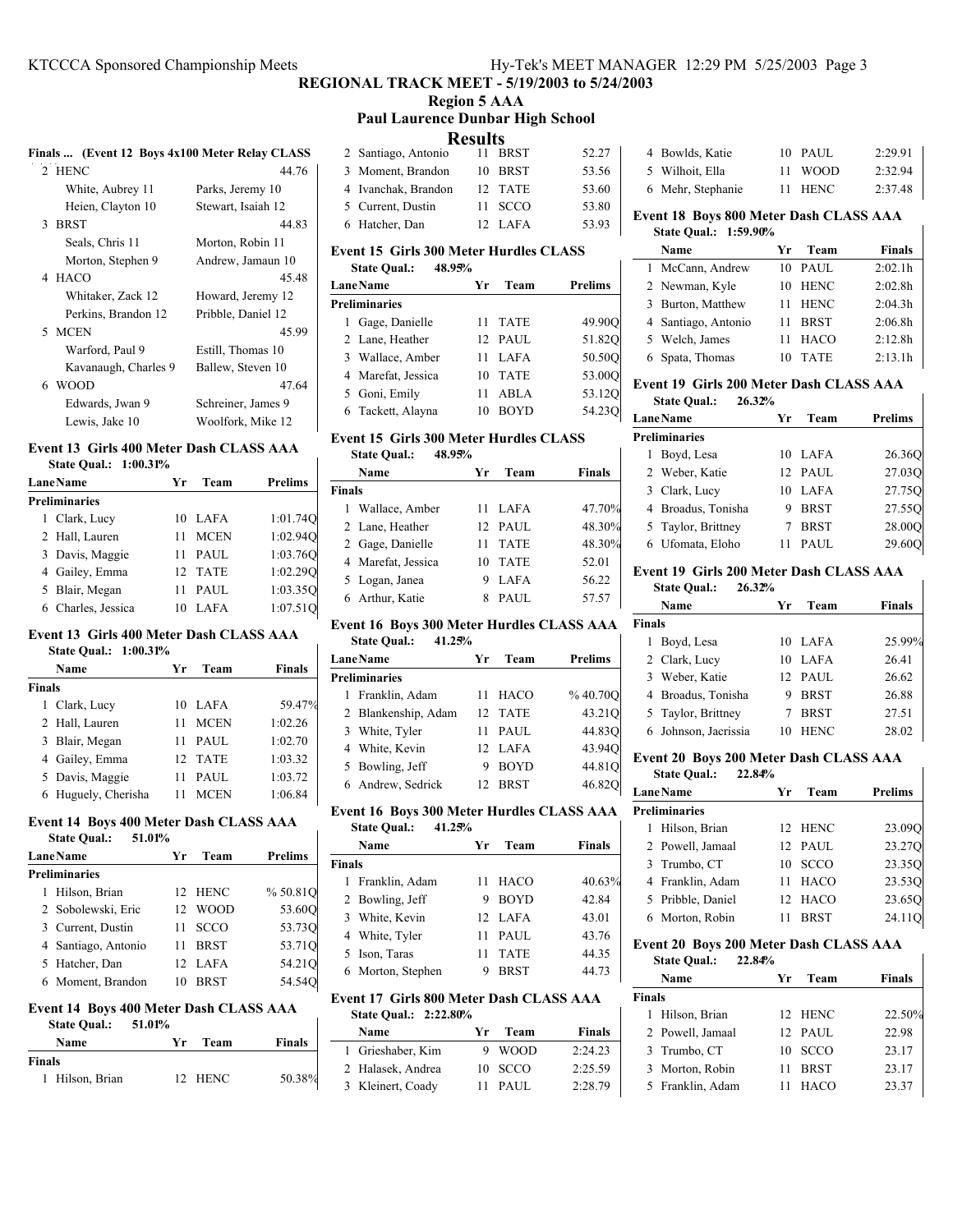# **Region 5 AAA**

**Paul Laurence Dunbar High School**

### **Results**

| 6 Pribble, Daniel                          | 12 HACO | 23.39 |
|--------------------------------------------|---------|-------|
| Exant 21 Civile 2200 Mator D. p. CLASS AAA |         |       |

**Finals ... (Event 20 Boys 200 Meter Dash CLASS**

#### **Event 21 Girls 3200 Meter Run CLASS AAA State Qual.: 11:52.59%**

| Name                  | Уr              | Team        | Finals    |
|-----------------------|-----------------|-------------|-----------|
| 1 Davis, Colleen      |                 | <b>PAUL</b> | 11:22.02% |
| 2 Lousignont, Tiffany |                 | 12 PAUL     | 12:08.89  |
| 3 Stechschulte, Laura | 12 <sup>2</sup> | <b>WOOD</b> | 12:49.04  |
| 4 Long, Erica         |                 | 12 BOYD     | 14:06.43  |
| 5 Cowgill, Jean Ellen | 11              | <b>HENC</b> | 14:41.18  |
| 6 Burdette, Leslie    |                 | BOYD        | 15:44.26  |

#### **Event 22 Boys 3200 Meter Run CLASS AAA**

| State Oual.: 9:58.23% |                   |               |
|-----------------------|-------------------|---------------|
| Name                  | Team<br>Уr        | <b>Finals</b> |
| 1 Wilder, Zach        | WOOD              | 9:55.7h%      |
| 2 Schroeder, Thadler  | PAUL<br>11        | 9:57.5h%      |
| 3 Van der Meer, Mat   | PAUL<br>11        | 9:58.7h       |
| 4 Poindexter, Michael | <b>HENC</b><br>10 | 10:29.0h      |
| 5 Marchi, Antonio     | <b>HENC</b><br>9  | 10:29.3h      |
| 6 Hammond, Patrick    | <b>TATE</b>       | 10:49.6h      |

#### **Event 23 Girls 4x400 Meter Relay CLASS State Qual.: 4:10.39%**

| <b>LaneTeam</b> |                      | Relay           | <b>Prelims</b>      |
|-----------------|----------------------|-----------------|---------------------|
|                 | <b>Preliminaries</b> |                 |                     |
|                 | 1 LAFA               |                 | 4:18.220            |
|                 | Wallace, Amber 11    | Boyd, Lesa 10   |                     |
|                 | Clark, Lucy 10       |                 | Charles, Jessica 10 |
|                 | 2 PAUL               |                 | 4:24.280            |
|                 | Blair, Megan 11      |                 | Davis, Maggie 11    |
|                 | Bouvin, Laura 11     |                 | Kleinert, Coady 11  |
|                 | 3 TATE               |                 | 4:30.760            |
|                 | Gage, Danielle 11    | Meads, Sarah 10 |                     |
|                 | Marefat, Jessica 10  |                 | Gailey, Emma 12     |
|                 | 4 SCCO               |                 | 4:37.630            |
|                 | Halasek, Andrea 10   | Taff, Laura 10  |                     |
|                 | Kouns, Megan 9       |                 | Sandoval, Melissa 9 |
|                 | 5 WOOD               |                 | 4:35.470            |
|                 | Craycraft, Emily 9   |                 | Etherington, Amy 8  |
|                 | Wilhoit, Ella 11     |                 | Grieshaber, Kim 9   |
|                 | 6 HENC               |                 | 4:50.860            |
|                 | Mehr, Stephanie 11   |                 | Layne, Maigen 11    |
|                 | Martin, Jesse 10     |                 | Stewart, Allison 11 |
|                 |                      |                 |                     |

# **Event 23 Girls 4x400 Meter Relay CLASS**

| State Qual.: 4:10.39% |  |
|-----------------------|--|
|-----------------------|--|

| Team              | Relay               | <b>Finals</b> |
|-------------------|---------------------|---------------|
| <b>Finals</b>     |                     |               |
| 1 LAFA            |                     | 4:09.24%      |
| Wallace, Amber 11 | Charles, Jessica 10 |               |
| Boyd, Lesa 10     | Clark, Lucy 10      |               |

| 2 PAUL              | 4:19.11             |
|---------------------|---------------------|
| Blair, Megan 11     | Davis, Maggie 11    |
| Bouvin, Laura 11    | Kleinert, Coady 11  |
| 3 TATE              | 4:30.95             |
| Gage, Danielle 11   | Meads, Sarah 10     |
| Marefat, Jessica 10 | Gailey, Emma 12     |
| 4 WOOD              | 4:34.55             |
| Wilhoit, Ella 11    | Etherington, Amy 8  |
| Craycraft, Emily 9  | Grieshaber, Kim 9   |
| 5 HENC              | 4:38.92             |
| Mehr, Stephanie 11  | Martin, Jesse 10    |
| Layne, Maigen 11    | Foxx, Amanda 11     |
| 6 SCCO              | 4:41.32             |
| Halasek, Andrea 10  | Taff, Laura 10      |
| Kouns, Megan 9      | Sandoval, Melissa 9 |

#### **Event 24 Boys 4x400 Meter Relay CLASS AAA State Qual.: 3:28.60%**

| <b>LaneTeam</b> |                      | Relay              | <b>Prelims</b>       |
|-----------------|----------------------|--------------------|----------------------|
|                 | <b>Preliminaries</b> |                    |                      |
|                 | 1 HENC               |                    | 3:36.280             |
|                 | Burton, Matthew 11   | Reed, Adam 12      |                      |
|                 | Newman, Kyle 10      | Hilson, Brian 12   |                      |
|                 | 2 TATE               |                    | 3:45.91Q             |
|                 | Wright, Derek 10     |                    | Blankenship, Adam 12 |
|                 | Ivanchak, Brandon 12 | Ison, Taras 11     |                      |
|                 | 3 BRST               |                    | 3:41.43Q             |
|                 | Santiago, Antonio 11 |                    | Moment, Brandon 10   |
|                 | Moment, Billy 11     | Morton, Stephen 9  |                      |
|                 | 4 WOOD               |                    | 3:46.98O             |
|                 | Roberts, Kevin 11    | Tuttle, Ben 9      |                      |
|                 | Lang, Tyshaun 10     |                    | Sobolewski, Eric 12  |
|                 | 5 SCCO               |                    | 3:46.790             |
|                 | Trumbo, CT 10        | Current, Dustin 11 |                      |
|                 | Tucker, Kyle 11      | Ray, Phillip 11    |                      |
|                 | 6 MCEN               |                    | 3:47.83Q             |
|                 | Warford, Paul 9      | Ballew, Steven 10  |                      |
|                 | Kavanaugh, Charles 9 | Stewart, Josh 11   |                      |

#### **Event 24 Boys 4x400 Meter Relay CLASS AAA State Qual.: 3:28.60%**

|               | Team                 | <b>Finals</b><br>Relay |
|---------------|----------------------|------------------------|
| <b>Finals</b> |                      |                        |
|               | 1 HENC               | 3:33.07                |
|               | Newman, Kyle 10      | Burton, Matthew 11     |
|               | Reed, Adam 12        | Hilson, Brian 12       |
|               | 2 BRST               | 3:36.99                |
|               | Santiago, Antonio 11 | Moment, Brandon 10     |
|               | Moment, Billy 11     | Morton, Stephen 9      |
|               | 3 TATE               | 3:43.84                |
|               | Wright, Derek 10     | Blankenship, Adam 12   |
|               | Ison, Taras 11       | Ivanchak, Brandon 12   |
|               | 4 WOOD               | 3:47.74                |
|               | Edwards, Jwan 9      | Tuttle, Ben 9          |
|               | Lang, Tyshaun 10     | Sobolewski, Eric 12    |

# Banks, Juderuan 10 Van der Meer, Mat 11 McCann, Andrew 10 Schroeder, Thadler 11

5 MCEN 3:48.44 Warford, Paul 9 Ballew, Steven 10 Kavanaugh, Charles 9 Stewart, Josh 11 6 3:49.05 PAUL

#### **Event 25 Girls Shot Put CLASS AAA State Qual.: 33-07%**

| Name                 | Team<br>Yг        | <b>Finals</b> |
|----------------------|-------------------|---------------|
| 1 Hayes, Ashleigh    | 12 TATE           | 36-00.00%     |
| 2 Chenault, Courtney | LAFA              | 34-02.00%     |
| 3 Klee, Meagan       | WOOD              | 31-03.75      |
| 4 Schaffer, Cathy    | <b>PAUL</b><br>11 | 30-10.50      |
| 5 Dumas, Tiffany     | <b>TATE</b><br>10 | 30-07.00      |
| 6 Henninger, Kate    |                   | 30-04.00      |

 $\mathsf{l}$ 

#### **Event 26 Boys Shot Put CLASS AAA State Qual.: 48-10%**

| Name               | Team<br>Yr.       | <b>Finals</b> |
|--------------------|-------------------|---------------|
| 1 Gillis, Markeith | 12 BRST           | 45-05.00      |
| 2 Norris, Clark    | ABLA<br>11        | 44-08.00      |
| 3 Sheffey, Ben     | <b>BOYD</b><br>11 | 42-08.00      |
| 4 Allen, Joey      | 12 HACO           | $41 - 10.50$  |
| 5 Haynes, Josh     | 12 ABLA           | 41-01.00      |
| 6 Klein, Walter    | PAUL<br>11        | 40-01.00      |
|                    |                   |               |

# **Event 27 Girls Discus Throw CLASS AAA**

#### **State Qual.: 107-01%**

| Name              | Team<br>Yr.        | Finals      |
|-------------------|--------------------|-------------|
| 1 Hayes, Ashleigh | 12 TATE            | $110 - 11%$ |
| 2 Dumas, Tiffany  | <b>TATE</b><br>10  | 105-08      |
| 3 Klee, Meagan    | <b>WOOD</b><br>12. | 99-04       |
| 4 Schaffer, Cathy | PAUL<br>11         | 97-04       |
| 5 Smith, Kaitlin  | <b>WOOD</b>        | 82-05       |
| 6 Henninger, Kate | <b>SCCO</b>        | 81-09       |

# **Event 28 Boys Discus Throw CLASS AAA**

# **State Qual.: 143-10%**

| Name               | Vr  | Team        | <b>Finals</b> |
|--------------------|-----|-------------|---------------|
| 1 James, Chris     |     | 12 WOOD     | 139-03        |
| 2 Rogers, Brandon  |     | 10 HENC     | 135-00        |
| 3 Gillis, Markeith |     | 12 BRST     | 124-03        |
| 4 Peterson, Daniel | 11  | HENC        | 121-09        |
| 5 Roberts, Drew    | 11  | PAUL        | 121-07        |
| 6 Wagoner, Andy    | 12. | <b>HACO</b> | 120-06        |

#### **Event 29 Girls Long Jump CLASS AAA**

|   | $16 - 06%$<br><b>State Qual.:</b> |    |             |               |
|---|-----------------------------------|----|-------------|---------------|
|   | Name                              | Yr | Team        | <b>Finals</b> |
| 1 | Floyd, Amber                      |    | 12 HENC     | 17-07.50%     |
|   | 2 Taylor, Allison                 | 11 | <b>TATE</b> | 15-09.50      |
|   | 3 Gray, Megan                     | 11 | <b>HACO</b> | J15-09.50     |
|   | 4 Pickens, Cierra                 | 12 | <b>WOOD</b> | 15-06.00      |
|   | 5 MaGuire, Jesse                  | 10 | PAUL        | 15-03.50      |
|   | 6 Mcleod, Sara                    | 10 | PAUL        | 14-10.00      |